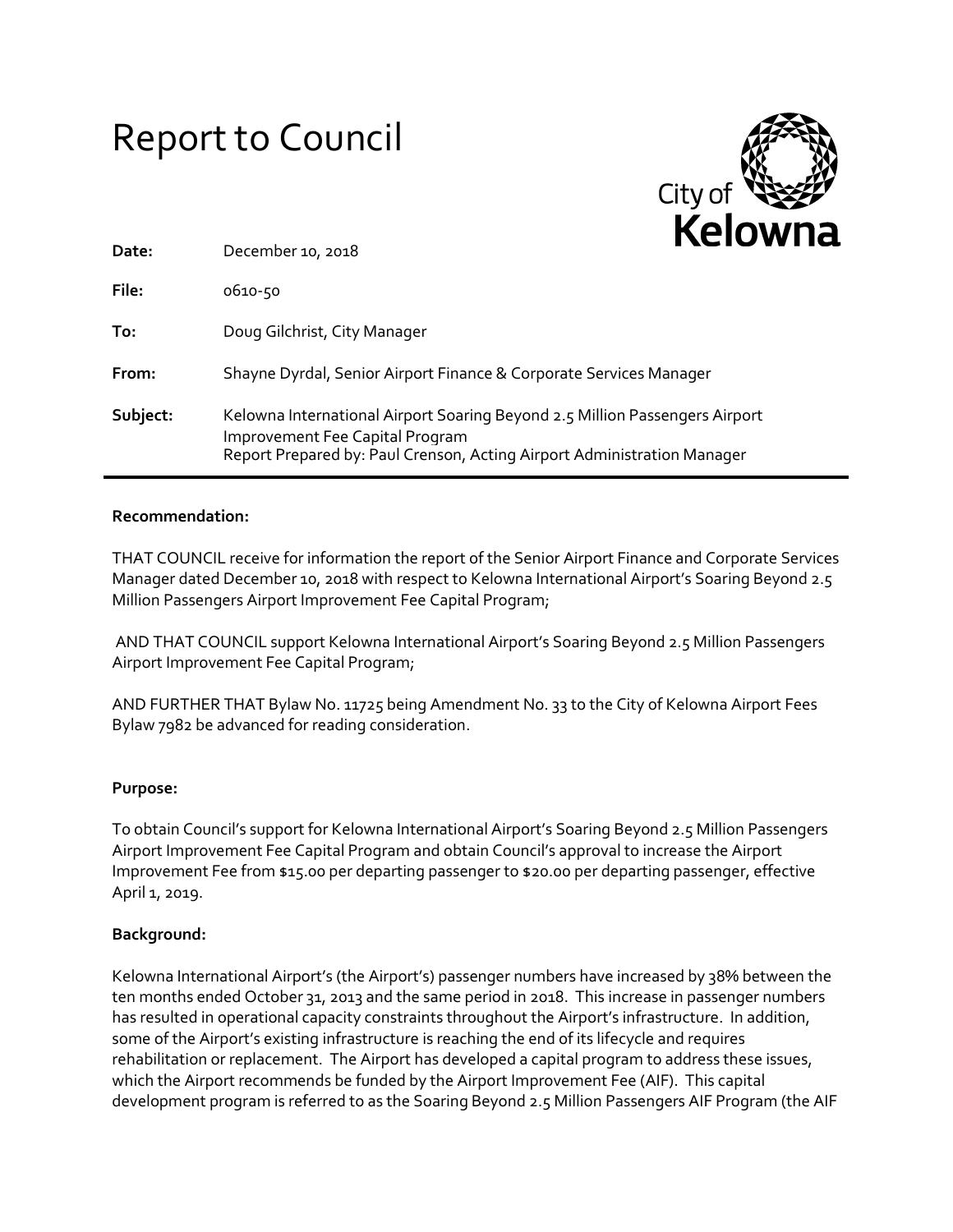Program) and has been developed with significant consultation from the Airport's Airline Consultative Committee (ACC).

The AIF Program is anticipated to cost \$183 million, take approximately 10 years to complete, and consist of the following projects:

- **•** Terminal Expansion
	- o The proposed Terminal Expansion would consist of an expansion of the departures lounge (Phase 1), the addition of a bridge on Gate 2 (North Bridge), and the relocation of domestic arrivals to the south end of the terminal (Phase 2).
		- Phase 1 of the Terminal Expansion would result in: an expansion of the departures lounge to the south in order to increase operational capacity and provide additional food and beverage choices; the expansion of pre-board screening to allow for CATSA Plus equipment and a corresponding reduction in wait times; and elimination of the airside corridor for Gates 6, 7, 8 and 9 to help improve wayfinding and reduce walking distances. Construction of Phase 1 would take place between 2020 and 2022, and is anticipated to cost \$50.2 million.
		- The North Bridge would result in the addition of a fixed link and passenger loading bridge at Gate 2. This would significantly improve the ability to have domestic and international flights arriving simultaneously. Construction of the North Bridge would take place in 2021, and is anticipated to cost \$4.2 million.
		- Phase 2 of the Terminal Expansion would result in the relocation of domestic arrivals from the north end of the terminal building to the south end. This relocation would increase the operational capacity of both the domestic and international arrivals areas, including the baggage carousels and CBSA processing space, be the second step towards eliminating the airside corridor and improving wayfinding, and would further reduce walking distances. Construction of Phase 2 would take place between 2024 and 2025, and is anticipated to cost \$33.4 million.
- Runway End Safety Area
	- o The proposed Runway End Safety Area project would satisfy an anticipated future Transport Canada regulation that would require the Airport to have a 150-meter safety area at each end of the runway. The construction of this project would take place between 2020 and 2021, and the project is anticipated to cost \$7.8 million.
- Self-Serve Baggage Drop
	- o Self-serve baggage drop equipment will facilitate increased automation in passenger processing by allowing passengers to drop off their own bags onto the baggage belts, rather than having it processed through an airline customer service agent. The proposed Self-Serve Baggage Drop project would see the addition of three doublesided, self-serve baggage drop units. Construction of this equipment would take place between 2021 and 2023, and is anticipated to cost \$1.6 million.
- Loading Bridges
	- o The proposed Loading Bridge project would result in the rehabilitation of three existing passenger loading bridges (Gates 6, 7 and 9), the rehabilitation of the passenger loading bridge currently on Gate 8 and the relocation of it to Gate 3, and the construction of a new passenger loading bridge on Gate 8. The rehabilitation would be taking place at the end of the existing infrastructure's life cycle. The passenger loading bridge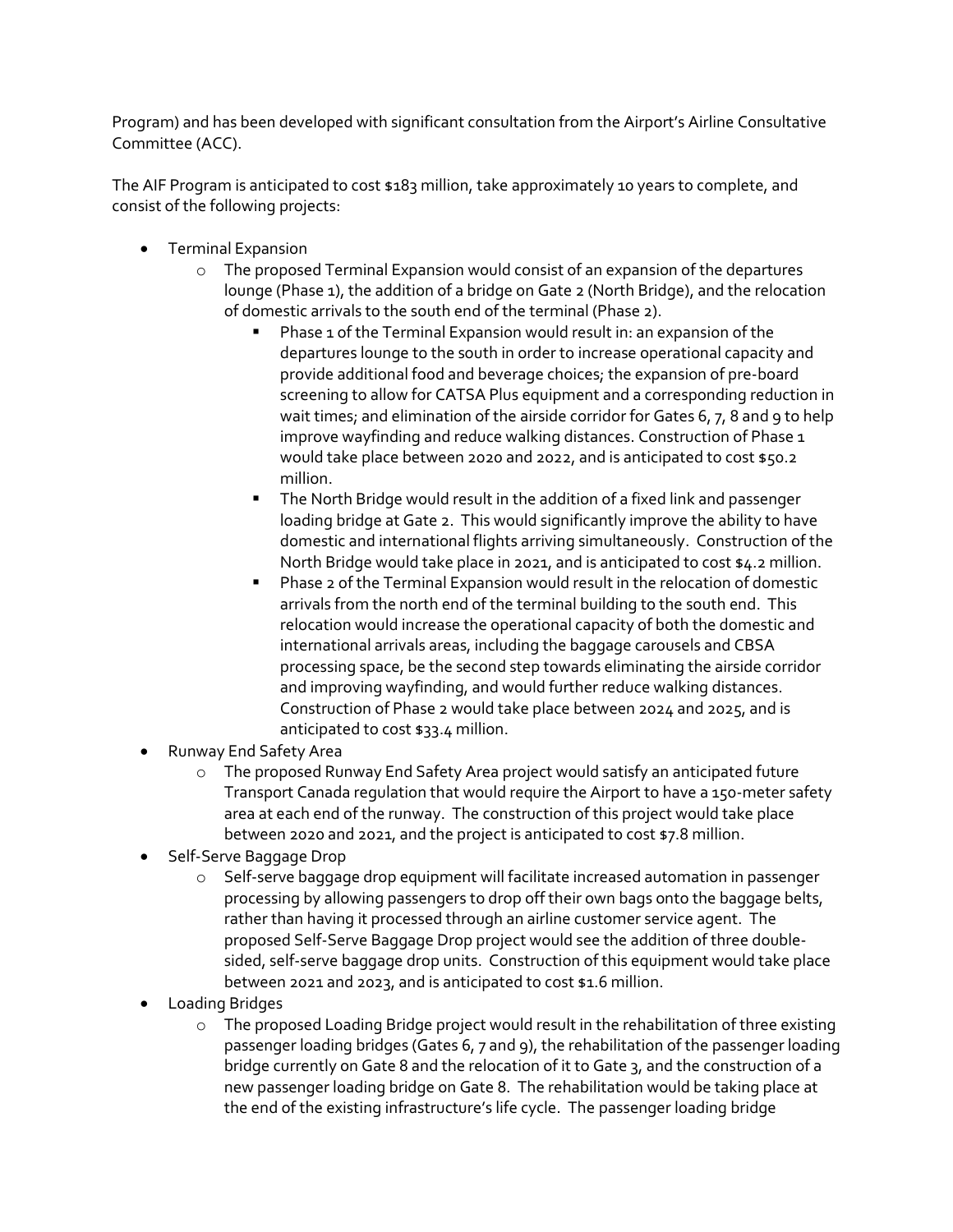currently at Gate 8 will not be able to continue to operate at Gate 8 due to the proposed Terminal Expansion; however, this passenger loading bridge could operate at Gate 3, which is why it is recommended that it be moved to Gate 3 and a new passenger loading bridge put on Gate 8. The rehabilitation of the passenger loading bridges on Gates, 6, 7 and 9 would take place in 2022, and the rehabilitation and construction of the new passenger loading bridge at Gates 3 and 8, respectively, would take place in 2028. This project is anticipated to cost \$3.0 million.

- Apron Expansion
	- $\circ$  The proposed Apron Expansion project would result in the expansion of the main commercial Apron to the south, creating three new operations stands to accommodate an anticipated increase in aircraft gate requirements. Gate 11 would be constructed in 2022, and Gates 12 and 13 would be constructed in 2025. The Apron Expansion project is anticipated to cost \$16.6 million.
- Combined Operations Building
	- o The proposed Combined Operations Building project would consist of a new Airport Operations Centre, and a vehicle storage and maintenance facility. These facilities would accommodate the anticipated growth in the fleet plan, as well as provide more efficient and effective facilities for the Airport Operations Specialist Fire Fighting team. The construction of this project would take place between 2022 and 2024, and the project is anticipated to cost \$10.4 million.
- Common Use Terminal Equipment (CUTE)/Common Use Self-Serve (CUSS)
	- o The proposed CUTE/CUSS project would see the replacement of the existing CUTE/CUSS infrastructure in 2022, when the existing infrastructure is anticipated to be at the end of its lifecycle. This project is anticipated to cost \$2.8 million.
- Airside Pavement Rehabilitation
	- o The proposed Airside Pavement Rehabilitation project would consist of the lifecycle rehabilitation for the Airport's runway, taxiways, and aprons. Construction would take place between 2019 and 2029, and is anticipated to cost \$41.8 million.
- Airside Equipment
	- $\circ$  Airside equipment includes, but is not limited to, firefighting equipment and snow clearing equipment. The proposed Airside Equipment project would see the purchase of Airside equipment to replace existing equipment at the end of its lifecycle, or expand the fleet of equipment based on anticipated growth. These purchases would take place between 2019 and 2029, and are anticipated to cost \$11.2 million.

In order to help fund the AIF Program, the Airport is recommending an increase to the AIF from \$15.00 per departing passenger to \$20.00 per departing passenger, effective April 1, 2019. The Airport anticipates that a second increase to the AIF will be recommended for 2020, and that the Airport will need to take out additional debt during the course of the AIF Program.

The AIF Program is supported by the ACC and, in November 2018, the ACC endorsed the first phase of the AIF Program, which is proposed to commence in 2019.

On October 5, 2018, the Airport Advisory Committee supported, in principle, the AIF Program and to obtain approval from Council for an amendment to the Airport Fees and Charges Bylaw No. 7982 to increase the Airport Improvement Fee in 2019.